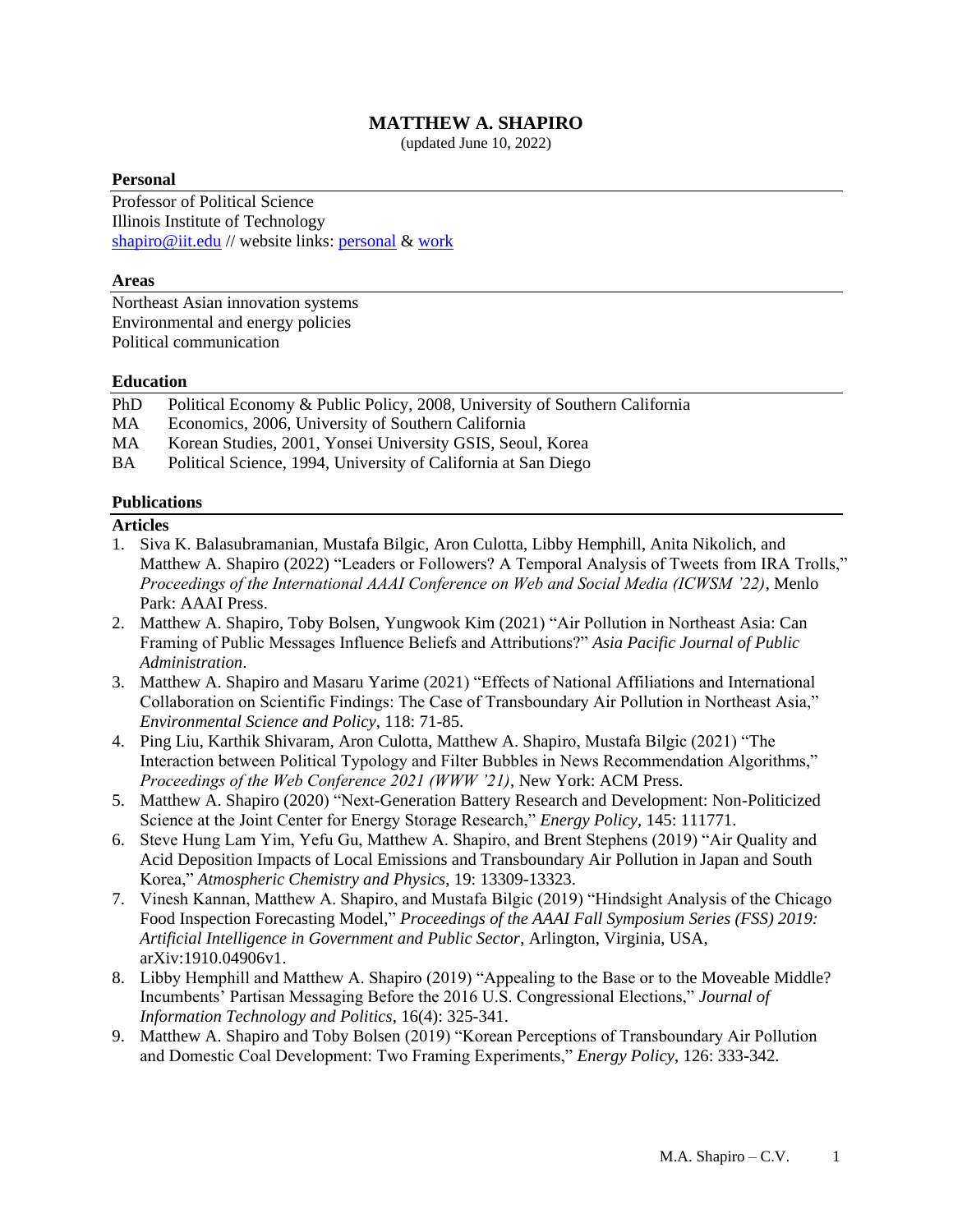- 10. Matthew A. Shapiro and Toby Bolsen (2018) "Transboundary Air Pollution in South Korea: An Analysis of Media Frames and Public Attitudes and Behavior," *East Asian Community Review*, 1(3-4): 107-126.
- 11. Matthew A. Shapiro, Elizabeth Brunner, and Hui Li (2018) "Strength in Numbers and Voice: An Assessment of the Networking Capacity of Chinese ENGOs," *Journal of Contemporary Eastern Asia*, 17(2): 147-175.
- 12. Matthew A. Shapiro (2018) "The Triple Helix within the Lithium-Ion Battery Research Network: A Case Study of JCESR," *Translational Materials Research*, 5(4): 044001.
- 13. Xanat Vargas Meza, Matthew Shapiro, and Han Woo Park (2018) "Climate Change Emotions on YouTube: The Case of 'Before the Flood,'" *Journal of the Korean Data Analysis Society*, 20(4): 1697-1708.
- 14. Toby Bolsen and Matthew A. Shapiro (2018) "The U.S. News Media, Polarization on Climate Change, and Pathways to Effective Communication," *Environmental Communication*, 12(2): 149-163.
- 15. Matthew A. Shapiro and Han Woo Park (2018) "Climate Change and YouTube: Deliberation Potential in Post-Video Discussions," *Environmental Communication*, 12(1): 115-131.
- 16. Matthew A. Shapiro and Libby Hemphill (2017) "Politicians and the Policy Agenda: Does the U.S. Congress Direct *New York Times* Content through Twitter?" *Policy & Internet*, 9(1): 109-132.
- 17. Matthew A. Shapiro and Daniel Bliss (2016) "Rewards and Consequences: Redistricting on the Chicago City Council," *Local Government Studies*, 42(1): 139-163.
- 18. Matthew A. Shapiro and Han Woo Park (2015) "More than Entertainment: YouTube and Public Responses to the Science of Global Warming and Climate Change," *Social Science Information*, 54(1): 115-145.
- 19. Matthew A. Shapiro, Libby Hemphill, Jahna Otterbacher, and Han Woo Park (2015) "Twitter and Political Communication in Korea: Are Members of the Assembly Doing What They Say?" *Journal of Alternative Perspectives in the Social Sciences*, 6(3): 281-301.
- 20. Matthew A. Shapiro (2014) "Establishing 'Green Regionalism': Environmental Technology Generation across East Asia and Beyond," *Journal of Contemporary Eastern Asia*, 13(2): 41-56.
- 21. Matthew A. Shapiro (2014) "Regionalism's Challenge to the Pollution Haven Hypothesis: A Study of Northeast Asia and China," *The Pacific Review*, 27(1): 27-47.
- 22. Toby Bolsen, Thomas J. Leeper, and Matthew A. Shapiro (2014) "Doing What Others Do: Norms, Science, and Collective Action on Global Warming," *American Politics Research*, 42(1): 65-89.
- 23. Matthew Haigh and Matthew A. Shapiro (2013) "Do Environmental Policy Instruments Influence Fiduciaries' Decisions?" *Environment & Planning A*, 45(4): 853-871.
- 24. Libby Hemphill, Jahna Otterbacher, and Matthew A. Shapiro (2013) "What's Congress Doing on Twitter?" *Proceedings of the 2013 ACM conference on Computer Supported Cooperative Work, CSCW*, New York: ACM Press.
- 25. Jahna Otterbacher, Matthew A. Shapiro, and Libby Hemphill (2013) "Interacting or Just Acting? A Case Study of European, Korean, and American Politicians' Interactions with the Public on Twitter," *Journal of Contemporary Eastern Asia*, 12(1): 5-20.
- 26. Matthew A. Shapiro and Jeffrey B. Nugent (2012) "Institutions and the Sources of Innovation: The Determinants and Effects of International R&D Collaboration," *International Journal of Public Policy*, 8(4-6): 230-250.
- 27. Matthew A. Shapiro (2012) "Receiving Information at Korean and Taiwanese Universities, Industry, and GRIs," *Scientometrics*, 90(1): 289-309.
- 28. Matthew A. Shapiro and Han Woo Park (2012) "Regional Development in South Korea: Accounting for Research Area in Centrality and Networks," *Scientometrics*, 90(1): 271-287.
- 29. Matthew Haigh and Matthew A. Shapiro (2012) "Carbon Reporting: Does It Matter?" *Accounting, Auditing, and Accountability Journal*, 25(1): 105-125.
- 30. Matthew A. Shapiro and Keenan Gottschall (2011) "Northeast Asian Environmentalism: Policies as a Function of ENGOs," *Asian Politics and Policy*, 3(4): 551-567.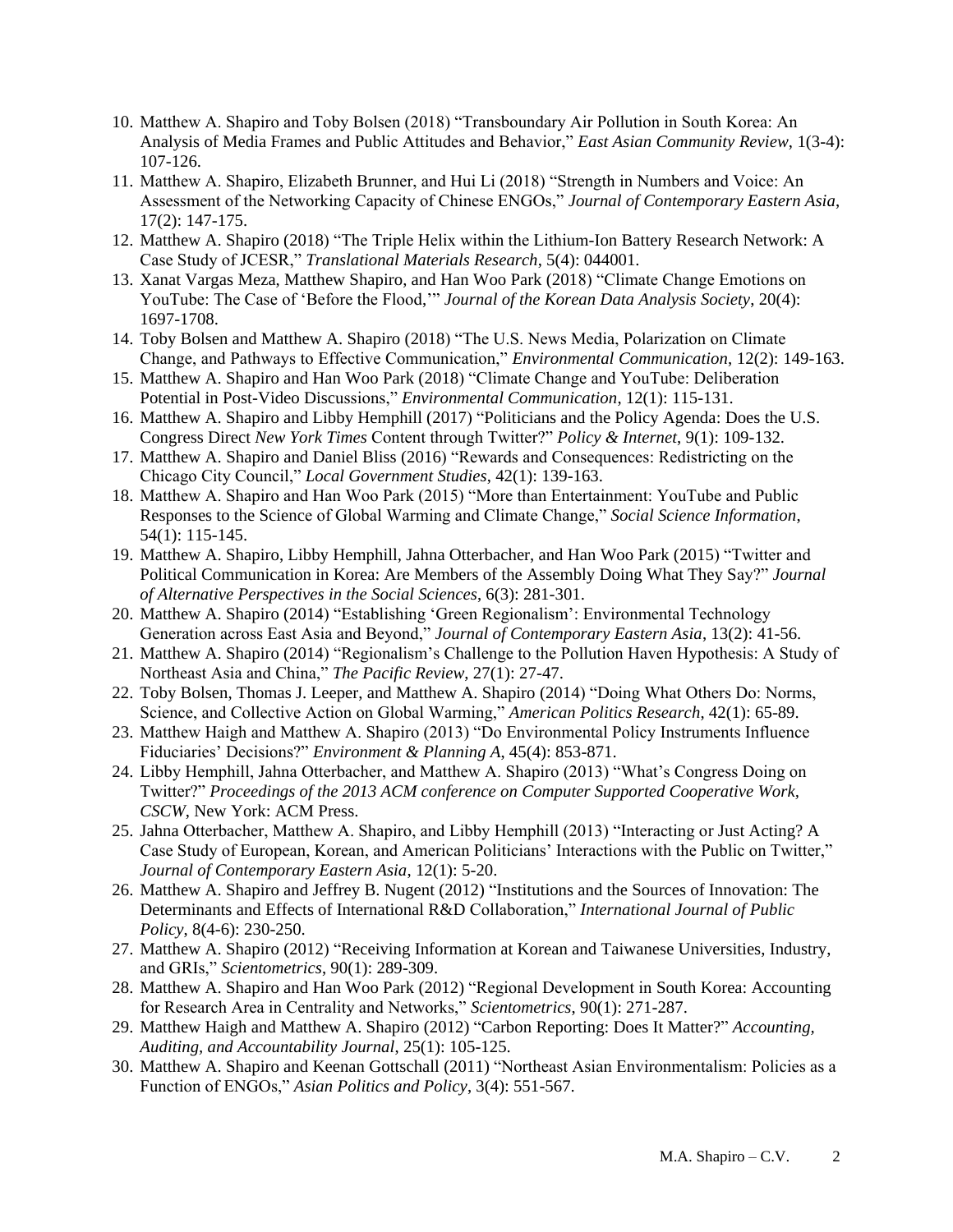- 31. Matthew A. Shapiro, Han Woo Park, and Min-Ho So (2010) "Quantifying the National Innovation System: Inter-regional Collaboration Networks in South Korea," *Technology Analysis and Strategic Management*, 22(7): 845-857.
- 32. Matthew A. Shapiro (2009) "Korea's Environmental Sustainability Leadership in East Asia and Beyond," *Korea Observer*, 40(4): 735-762.
- 33. Matthew A. Shapiro (2008) "The Triple Helix Paradigm in Korea: A Test for New Forms of Capital," *International Journal of Technology Management and Sustainable Development*, 6(3): 171-191.

## **Chapters**

- 34. Matthew A. Shapiro, Toby Bolsen, and Anna McCaghren Fleming (2018) "Communicating about Clean Energy and Efficiency Policies," in Matthew C. Nisbet, Shirley S. Ho, Ezra Markowitz, Saffron O'Neill, Mike S. Schafer, and Jagdish Thaker's (Eds) *Oxford Encyclopedia of Climate Change Communication*, Oxford: Oxford University Press.
- 35. Seok Kang, Seungahn Nah, and Matthew A. Shapiro (2018) "Political Communication," in Kyu Ho Youm and Nojin Kwak's (Eds) *Korean Communication, Media, and Culture: An Annotated Bibliography*, Lanham: Lexington Books.
- 36. Matthew A. Shapiro (2018) "China-Based Air Pollution and Epistemic Community Building in the Northeast Asian Region," in Michelle Ann Miller, Mike Douglass, and Matthias Garschagen's (Eds) *Crossing Borders: Governing Environmental Disasters in a Global Urban Age in Asia and the Pacific*, New York and Heidelberg: Springer.
- 37. Toby Bolsen and Matthew A. Shapiro (2017) "Strategic Framing and Persuasive Messaging to Influence Climate Change Perceptions and Decisions," in Matthew C. Nisbet, Shirley S. Ho, Ezra Markowitz, Saffron O'Neill, Mike S. Schafer, and Jagdish Thaker's (Eds) *Oxford Encyclopedia of Climate Change Communication*, Oxford: Oxford University Press.
- 38. Matthew A. Shapiro, Libby Hemphill, and Jahna Otterbacher (2017) "Pussyfooting around November? A Longitudinal Analysis of Politicians' Twitter Use in 2014," in Tauna S. Sisco, Jennifer C. Lucas, and Christopher J. Galdieri's (Eds) *Political Communication & Strategy: Consequences of the 2014 Midterm Elections*, Akron: University of Akron Press.
- 39. Matthew A. Shapiro (2014) "Recycling: The Politics, the Science, and the Technology," in Brent S. Steel's (Ed.) *Science and Politics: An A-to-Z Guide to Issues and Controversies*, Washington, DC: CQ Press.
- 40. Matthew A. Shapiro (2012) "Long-Run Protection: Determining Key Features of Growth and Sustainability in Northeast Asia," in Jorg Mahlich and Werner Pascha's (Eds) *Korean Science and Technology in an International Perspective*, New York and Heidelberg: Springer.
- 41. Matthew A. Shapiro (2012) "Environmental Legislation in East Asia: Rationale and Significance," in Zhiqun Zhu's (Ed.) *New Dynamics in East Asian Politics: Security, Political Economy, and Society*, New York and London: Continuum International.
- 42. Matthew A. Shapiro (2011) "The Triple Helix Paradigm in Korea and Taiwan: A Test for New Forms of Capital," in Mohammed Saad and Girma Zawdie's (Eds) *Theory and Practice of the Triple Helix Model in Developing Countries*, New York: Routledge.
- 43. Matthew A. Shapiro (2007) "Public-Private R&D Collaboration in Korea: A Survey of Public Sector Institutes," in Jorg Mahlich and Werner Pascha's (Eds) *Technology and Innovation in Korea*, New York and Heidelberg: Springer.

## **Reports**

- 44. Matthew A. Shapiro (2019) "Transboundary Air Pollution in Northeast Asia and Lessons from North America," *Global Asia*, 14(4): 8-13.
- 45. Matthew A. Shapiro (2016), *Transboundary Air Pollution in Northeast Asia: The Political Economy of Yellow Dust, Particulate Matter, and PM2.5*, KEI Academic Paper Series.
- 46. Matt Lithgow and Matthew A. Shapiro (2015), *Recycling Policies in Chicago and Beyond: Failures in Information Collection and Provision*, Chicago Recycling Coalition White Paper.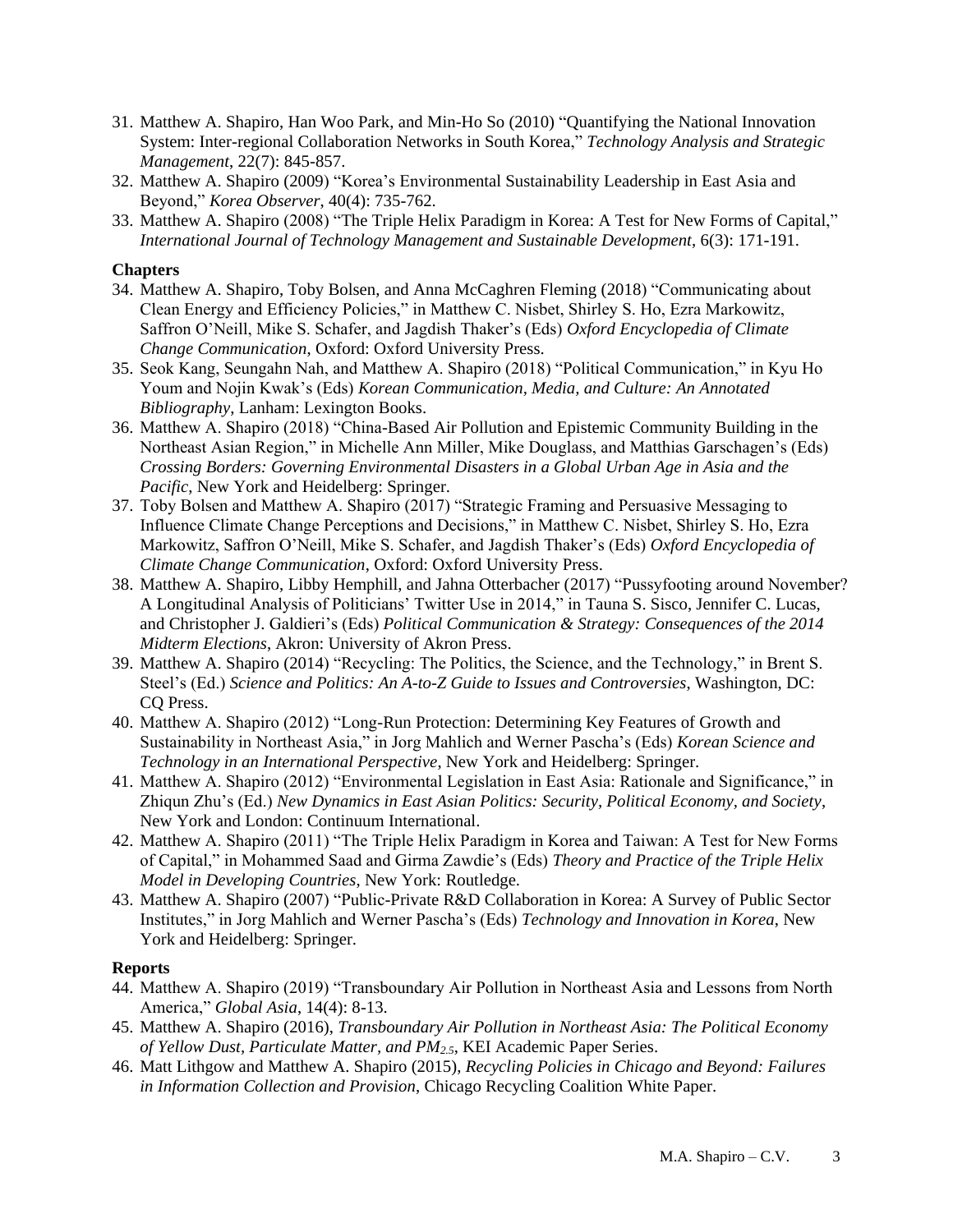- 47. Matthew A. Shapiro (2014), *International Collaboration and Green Technology Generation: Assessing the East Asian Environmental Regime*, EAI Fellows Program Working Paper Series No. 46.
- 48. Matthew Haigh and Matthew A. Shapiro (2011), *Financial Institutions: Taking Greenhouse Gases into Account*, UK Department for Environment, Food and Rural Affairs.
- 49. Matthew Haigh and Matthew A. Shapiro (2010), *Investor Demand for Corporate Sustainability Reporting,* UK Department for Environment, Food and Rural Affairs.

#### **Honors**

- ∙ Fulbright U.S. Scholar (Research), 2022-23
- ∙ NSF Early-concept Grant for Exploratory Research on AI and Society, 2019-21
- ∙ Lewis College Research Support Grant, Illinois Tech, 2019-20
- ∙ Calamos Research Award, Illinois Tech's Department of Humanities, 2019
- ∙ IMC Award Data Innovation, Social Network, and Convergence (DISC) Conference, 2018
- ∙ Illinois Tech Wagner Institute for Sustainable Energy Research ISF Grant, 2017-18
- ∙ Korea Research Foundation Grant (MEST), 2017
- ∙ Ewha University-Korean American Communication Association Research Award, 2016-18
- ∙ US-Korea NextGen Scholar, CSIS and USC Korean Studies Institute, 2015-16
- ∙ East Asia Institute Research Fellowship, 2013-14
- ∙ Asiatic Research Institute Research Fellowship, Korea University, 2014
- ∙ Illinois Tech Social Network Research Award, (1) 2012-13, (2) 2011-12
- ∙ UK Department for Environment, Food & Rural Affairs Research Award, 2010
- ∙ Final Year Dissertation Fellowship, USC College of LAS, 2007-08
- ∙ Strategic Theme Research Initiative Research Assistantship, USC College of LAS, 2006-07
- ∙ Future Professoriate Fellow, USC Center for Excellence in Teaching, 2006-07
- ∙ Teaching Assistant Fellow, USC Center for Excellence in Teaching, 2006-07
- ∙ Foreign Language & Area Studies Dissertation Fellowship, USC & US Dept. of Ed., 2005-06
- ∙ Urban Initiative Dissertation Fellowship, USC College of LAS, 2005
- ∙ Strategic Theme Research Initiative Research Assistantship, USC College of LAS, 2004
- ∙ Woojung Scholarship, Yonsei University GSIS, 1999-2001

## **Research and Teaching**

Illinois Institute of Technology

Professor of Political Science, from fall 2021

Director, Applied Analytics Program, 2015-16

Affiliate Professor, Stuart School of Business, 2020-present

Faculty Affiliate, Wagner Institute for Sustainable Energy Research, 2012-present

Associate Professor of Political Science, 2014-2021

Assistant Professor of Political Science, 2008-2014

Courses taught: East Asian Political Economy; Energy Policy; Innovation Policy; Politics & Public Policy; Politics of Science & Technology; Program Planning & Evaluation; Research Methods for the Social Sciences

Research Fellow / Research Affiliate

- 1. Joint Center for Energy Storage Research, Argonne National Laboratory, 2016-present
- 2. East Asia Institute Research Fellow, East Asia Institute, Seoul, Korea, 2013-14
- 3. Asiatic Research Institute Research Fellow, ARI, Korea University, summer/fall 2014
- 4. Climate Disclosure Standards Board, United Kingdom, 2010-2011
- 5. World Class University, YeungNam University, 2010-2013
- 6. Integrated Research Division, Industrial Economics and Knowledge Center, ITRI, Hsinchu, Taiwan, 2005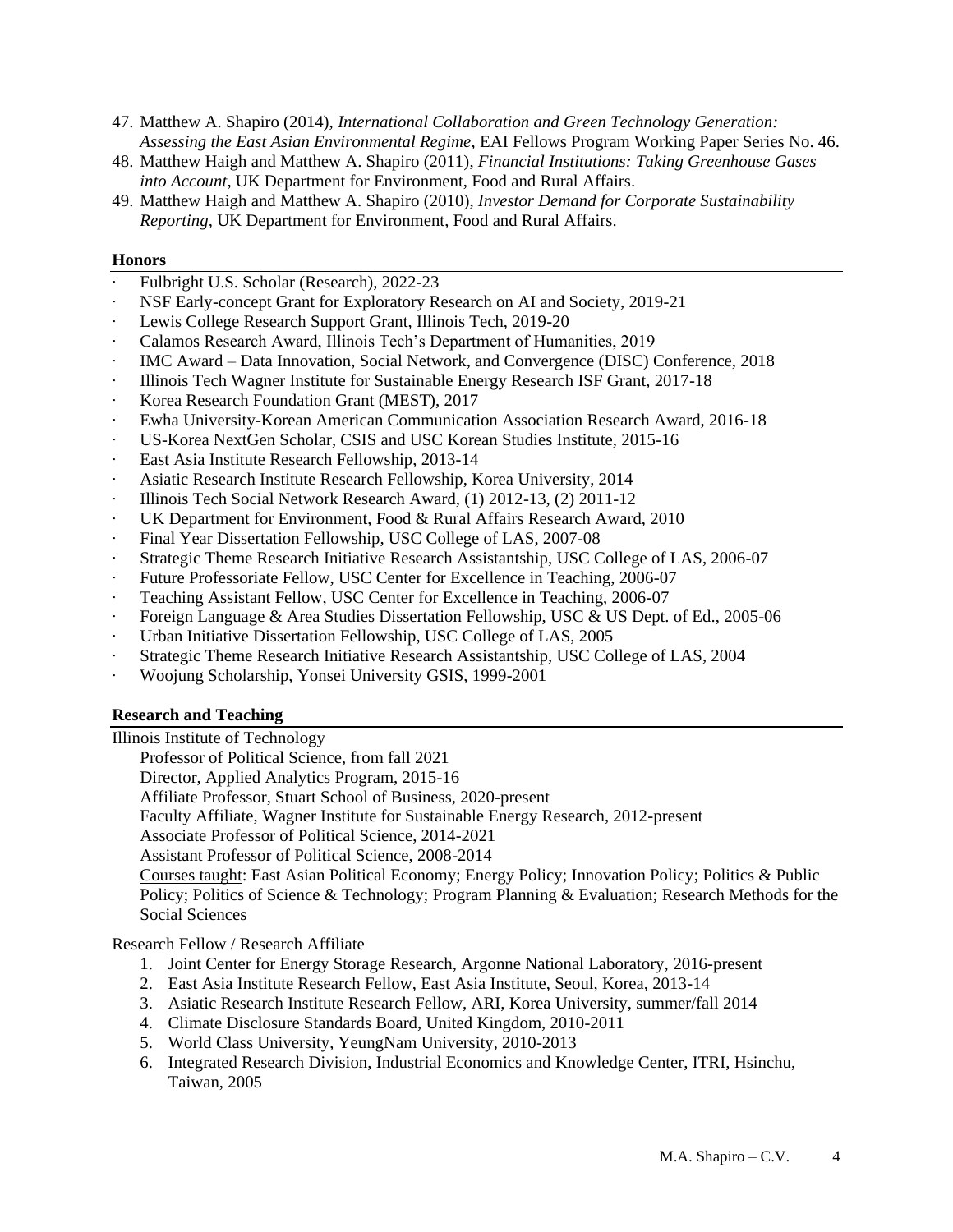- 7. IT Services Research Division, IT Strategy Research Group, Technology Innovation Research Team, ETRI, Daejeon, Korea, 2005
- California State University at Long Beach Instructor of Economics, 2006-2007 Courses taught: International Economics; International Finance

### **Presentations**

### **Symposia and special conferences**

- ∙ East-West Center International Media Conference, Honolulu, 2022
- ∙ International Leadership Conference, Washington Times and UPF, Washington, D.C., 2021
- ∙ Conf. for the Experiment Lab for Public Management Research, KDI, Seoul, Korea, 2020
- ∙ Seoul Big Data Forum, Seoul, Korea, 2020
- ∙ Atlanta Conference on Science and Innovation Policy, Atlanta, 2019
- ∙ Asia Environmental Forum & Clean Air International Forum, Suwon, Korea, 2019
- ∙ ASIALICS Conference, Sungkyunkwan University, Seoul, Korea, 2019
- ∙ Asia-Pacific Public Policy Network Conference, HKUST, Hong Kong, 2019
- ∙ DISC-WATEF International Conference, Sungkyunkwan University, Seoul, Korea, 2018
- ∙ Carbon Management Symposium, IIT, Chicago, 2018
- ∙ Seminar on Particulate Matter, Health Impacts and Transboundary Issues, Paris, 2017
- ∙ International Conference on Public Policy, NUS, Singapore, 2017
- ∙ Conference on Communication and the Environment, University of Leicester, UK, 2017
- ∙ Crossing Borders Conference, NUS, Singapore, 2015
- ∙ Atlanta Conference on Science and Innovation Policy, Atlanta, 2015
- ∙ Computational Social Science Summit, Northwestern University, Evanston, 2015
- ∙ American Elections 2014, New Hampshire Institute of Politics, Manchester, 2015
- ∙ Economy and Exploration Forum, Museum of Science and Industry, Chicago, 2014
- ∙ The Infrastructures of Creativity, IIT, Chicago, 2014
- ∙ IIT Lewis College of Human Sciences Conference on Networks, IIT, Chicago, 2013
- ∙ Rising Stars of Korean Studies Workshop, USC, Los Angeles, 2012
- ∙ Creating Public Value Conference, University of Minnesota, Minneapolis, 2012
- ∙ Culture, Politics & Climate Change, University of Colorado, Boulder, 2012
- ∙ UIC Summer Institute on Sustainability and Energy, UIC, Chicago, 2012
- ∙ ASPA-KAPA International Conference, Seoul, Korea, 2011
- ∙ Innovation and Technology in Korea, Vienna, Austria, 2009
- ∙ Environmental Policy Conf., University of Maryland & APPAM, Seoul, Korea, 2009
- ∙ Beyond Kyoto Conference, University of Aarhus, Aarhus, Denmark, 2009
- ∙ Science and Technology in Society Conference, AAAS, Washington, DC, 2007
- ∙ Triple Helix Paradigm for Development, Univ. of West England, Bristol, UK, 2006
- ∙ Innovation and Technology in Korea, Vienna, Austria, 2005

#### **Professional association conferences**

- ∙ American Economic Association: 2014
- ∙ American Political Science Association: 2006-07, 2009-10, 2013, 2016, 2018
- ∙ Association for Asian Studies: 2017 (Seoul)
- ∙ Association for Education in Journalism and Mass Communication: 2012, 2017
- ∙ Midwest Political Science Association: 2005-06, 2008-2016, 2018-21
- ∙ Triple Helix Association: 2011, 2016
- ∙ Western Political Science Association: 2009, 2012-13, 2020
- ∙ Western Economic Association: 2006, 2008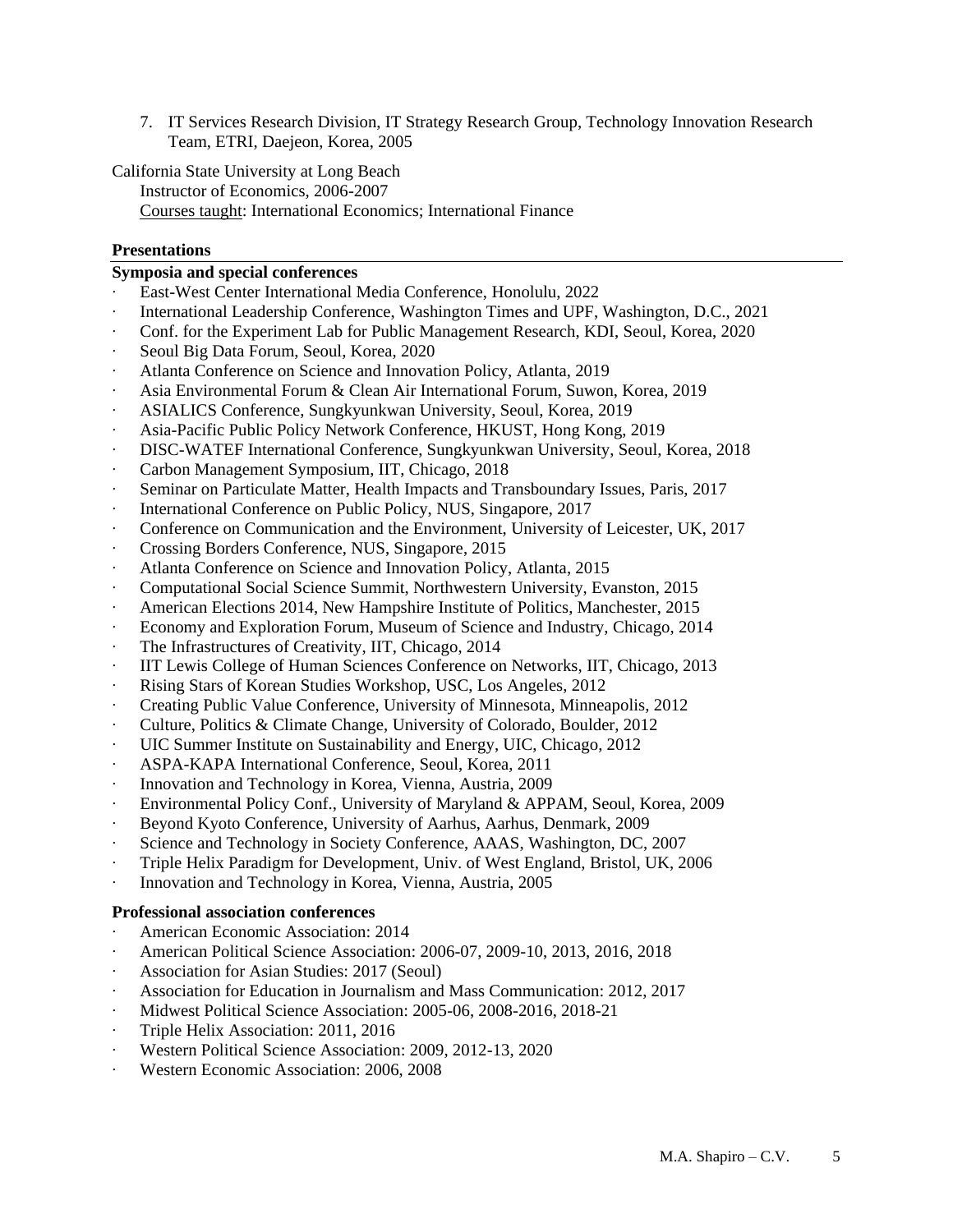## **Lectures**

- ∙ 2021: Université du Québec à Montréal, Montreal, Canada; Washington Times and Universal Peace Federation, Washington, D.C.
- ∙ 2019: Chinese University of Hong Kong, Hong Kong; Green Foundation, Seoul, Korea; Yeungnam University, Daegu, Korea
- ∙ 2018: Asiatic Research Institute, Korea University, Seoul, Korea; Asan Institute for Policy Studies, Seoul, Korea; IIT Monthly Sustainability Forum, Chicago
- ∙ 2017: Chicago Conservation Corps
- ∙ 2016: KAIST, Daejeon, Korea; Asiatic Research Institute, Korea University, Seoul, Korea; Korea Economic Institute, Washington, D.C.
- ∙ 2014: Keio University, Tokyo, Japan; Peking University, Beijing, China; National Taiwan University, Taipei, Taiwan; East Asia Institute, Seoul, Korea; Asiatic Research Institute, Korea University, Seoul, Korea; IIT Stuart School of Business (2), Chicago
- ∙ 2013: Asian Triple Helix Society Annual Conference, Songdo (Jan.) and Daegu (Dec.)
- ∙ 2005: Tsing Hua University, School of Management of Technology, Hsinchu, Taiwan

## **Professional Organizations and Service**

## **Editorial board member**

*East Asian Community Review*; *International Journal of Technology Management & Sustainable Development*; *Journal of Contemporary Eastern Asia*; *Quality & Quantity*; *SN Business & Economics*

## **Ad hoc reviewer**

The Academy of Management; *American Politics Research*; *British Journal of Political Science*; *Contemporary Economic Policy*; *Asian Journal of Communication*; *Climatic Change*; *Congress & the Presidency*; *Energy Policy*; *Environment & Planning C*; *Environment, Development, & Sustainability*; *Environmental Communication*; *Environmental Engineering and Management Journal*; *Environmental Politics*; *Environmental Science & Policy*; *Global Environmental Change*; *Health Communication*; *Humanities & Social Sciences Communications*; International Conference on Social Media & Society; *International Environmental Agreements: Politics, Law and Economics*; *International Journal of Environmental Research and Public Health*; *International Journal of Manufacturing Technology and Management*; *International Journal of Press/Politics*; *International Journal of Public Opinion Research*; *International Journal of Public Policy*; *International Relations of the Asia-Pacific*; *Journal of Asian & African Studies*; *Journal of Communication*; *Journal of Cleaner Production*; *Journal of Contemporary Asia*; *Journal of Environmental Management*; *Journal of Experimental Political Science*; *Journal of Information Technology & Politics*; *Journal of the Association for Information Science & Technology*; *Journal of World Business*; *Management Research Review*; *Nature Climate Change*; *New Media & Society*; *Organization & Environment*; *The Pacific Review*; *PLOS One*; *Policy & Internet*; *Political Research Quarterly*; *Politics & Governance*; *Public Understanding of Science*; *Qualitative Sociology*; *Quality & Quantity*; *Research Policy*; *Review of Policy Research*; *Risk Analysis*; *Science Communication*; *Science and Public Policy*; *Scientific Reports*; *Scientometrics*; *Social Science Information*; *Social Science Quarterly*; *Social Studies of Science*; *Sociological Forum*; *Sustainability*; *Technology Analysis & Strategic Management*; *Transforming Government*; *ACM Transactions on Social Computing*; *Waste Management*

# **Advising**

Melissa Ivins-Lukse (Ph.D. committee), Ping Liu (Ph.D. committee), Andrea B. Bink (Ph.D. committee), Matthew Lauritsen (Ph.D. committee), Jordan McDonald (Ph.D. committee), Rodney Vallejo (Ph.D. committee, 2019), Adam Fominaya (Ph.D. committee), Virgile Landeiro dos Reis (Ph.D. committee, 2018), Andrew Adams (College of Science Undergraduate Research Fellowship, 2018), Kelly Levin (Ph.D. committee), Samantha Stern (Ph.D. committee, 2018), Catherine Savage (Ph.D. committee), Joyce Konadu Mansah Fokuo (Ph.D. committee, 2017), Sarah E. Baumgartner (Ph.D. committee, 2017), Chunying Huang (visiting Ph.D. candidate, 2014-15), Wingman Fong (Ph.D. committee, 2015), Jessica